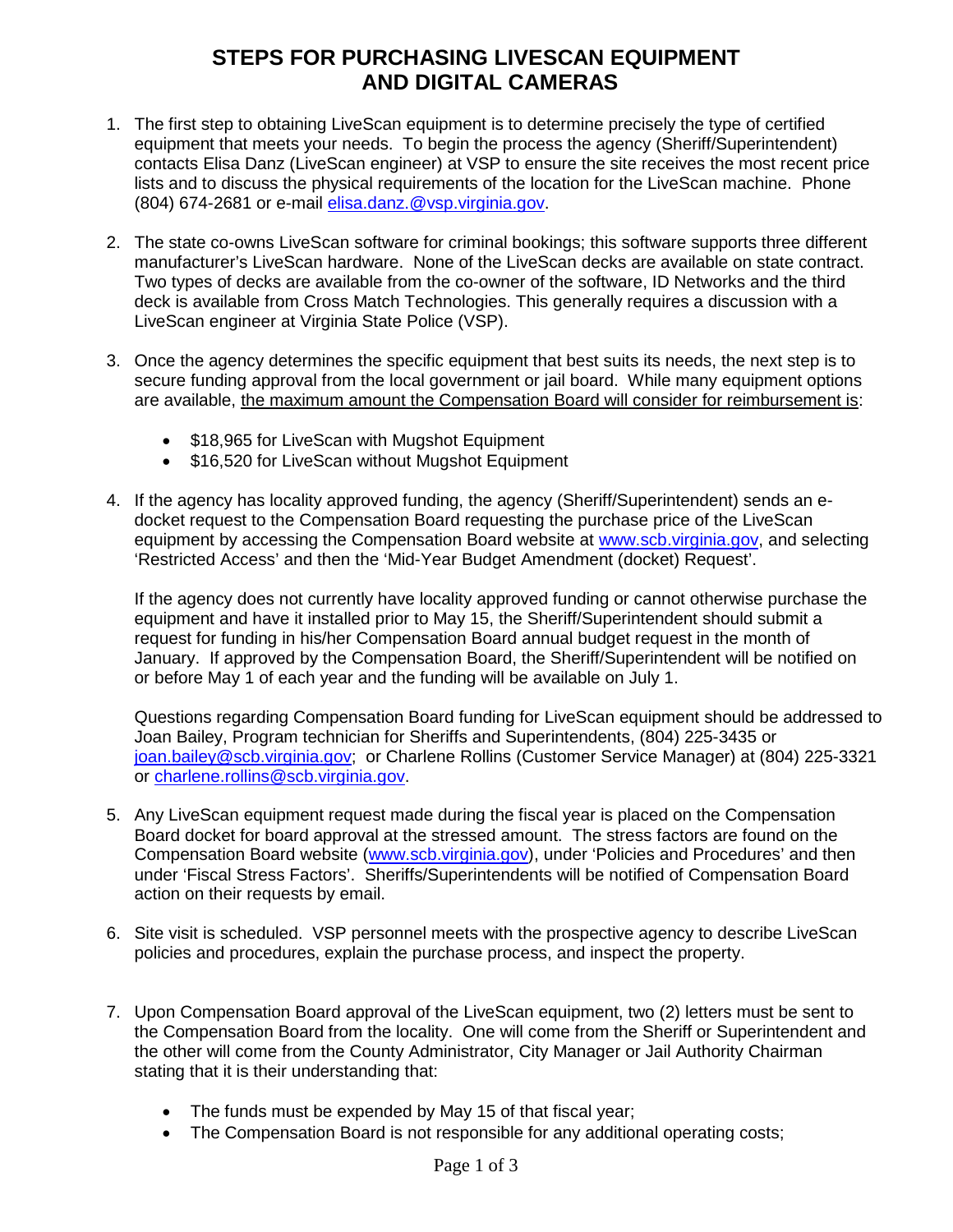- The Compensation Board is not responsible for any maintenance costs; and
- The Compensation Board is not responsible for any additional personnel to operate the equipment.
- 8. VSP sends a letter of intent to the agency which is signed and returned to Captain Thomas Turner, Criminal Justice Information Services Officer at VSP.
- 9. Captain Thomas Turner sends a letter to the Compensation Board approving the agency for LiveScan.
- 10. VSP sends a LiveScan Agreement letter to the agency and it must be signed and returned to Captain Thomas Turner at VSP.
- 11. LiveScan base system and optional items are discussed by the agency and Elisa Danz.
- 12. Elisa Danz requests a formal quote from the LiveScan vendor for the agreed upon items.
- 13. Agency orders LiveScan equipment directly from the vendor.
- 14. Network lines are installed by the agency and static IP addresses are assigned by the agency or VSP.
- 15. Vendor installs LiveScan equipment at the agency location and conducts system manager training.
- 16. VSP LiveScan trainer conducts operator training at the agency location.
- 17. LiveScan machine is placed into production. Once the machine is in production, all adult criminal bookings done at the agency's location should be submitted using the LiveScan equipment regardless of the arresting agency.
- 18. Sheriff/Superintendent must request reimbursement from the Compensation Board in the monthly COIN system by May  $15<sup>th</sup>$  of the fiscal year in which the equipment was approved in order for the locality to receive reimbursement of the LiveScan equipment. **If reimbursement is not requested by May 15, the funds will NOT carryover to the next fiscal year and the agency will NOT be reimbursed by the Compensation Board**.

## **NOTE REGARDING COMPENSATION BOARD FUNDS AVAILABLE NOW:**

While many equipment options are available, the maximum amount the Compensation Board will consider for reimbursement is:

- \$18,965 for LiveScan with mug shot kit digital camera and lighting kit
- \$16,520 for LiveScan without mug shot kit

| The following equipment comprises the maximum amount of \$18,965 available for Compensation Board reimbursement:       |         |
|------------------------------------------------------------------------------------------------------------------------|---------|
| Identix TP3000 ED Scanner                                                                                              | \$6,900 |
| Windows XP Pro Desktop PC with 17" CRT Monitor - 3.2 GHz Pentium 4, 1GB RAM, 160GB<br>HD, CD-RW/DVD, UPS unit included | \$1.450 |
| FBI Certified Lexmark T-640N Printer with duplexer and additional 250 sheet tray                                       | \$1,950 |
| Onsite Installation & Administrative Training                                                                          | \$1.290 |